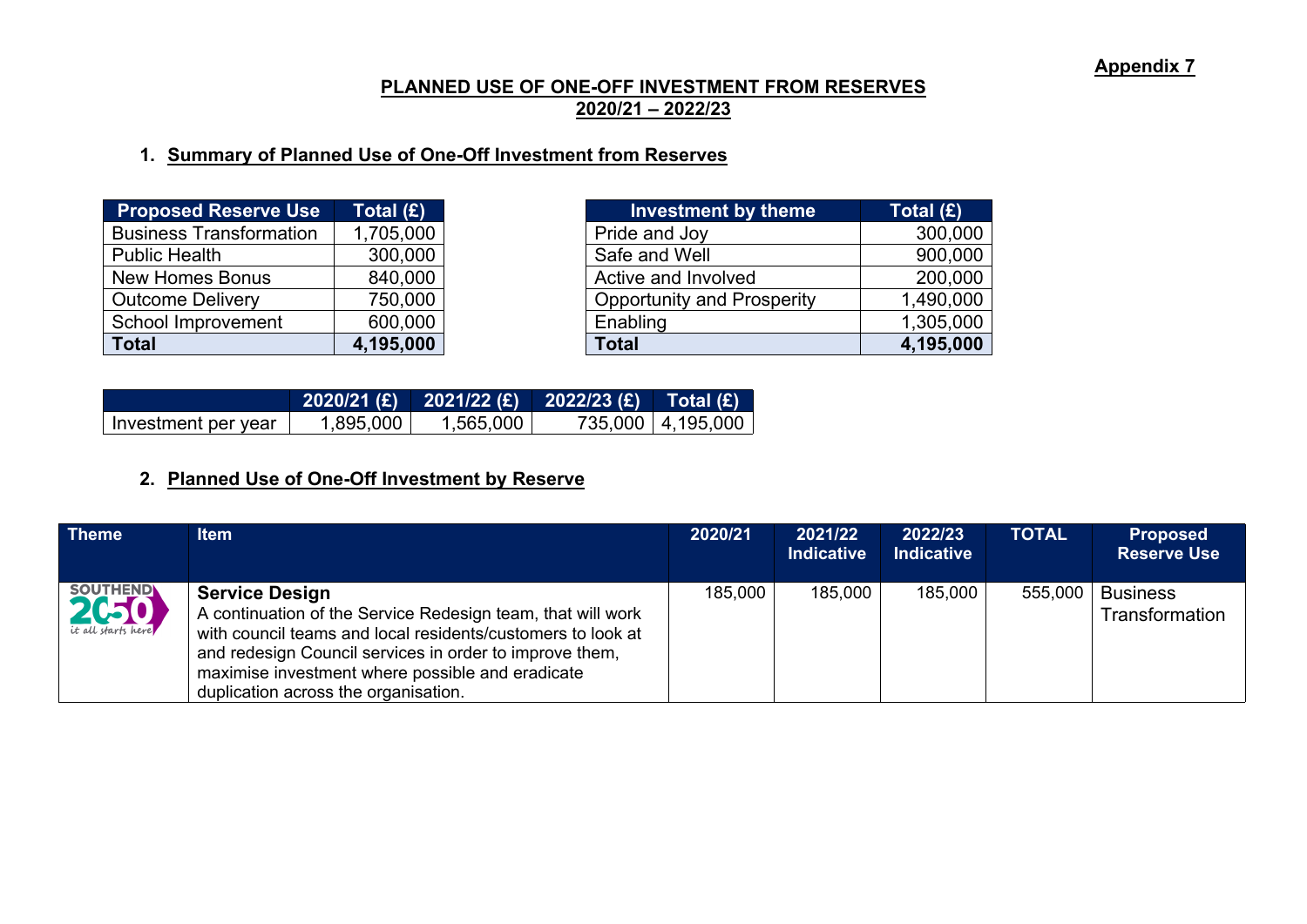### **PLANNED USE OF ONE-OFF INVESTMENT FROM RESERVES 2020/21 – 2022/23**

| SAFE<br>& WELL                   | <b>Community Safety/ Environment Crime</b><br>Resources to allow for the scoping and commencement of<br>delivery of a more joined up approach to better anti-social<br>behaviour and environmental crime enforcement.                                                                                                                                                                                                                                                                                                                                                                                                                                                                                                                                                                                                                                                                                                                                                                            | 150,000 | 150,000 | 0       | 300,000 | <b>Business</b><br>Transformation |
|----------------------------------|--------------------------------------------------------------------------------------------------------------------------------------------------------------------------------------------------------------------------------------------------------------------------------------------------------------------------------------------------------------------------------------------------------------------------------------------------------------------------------------------------------------------------------------------------------------------------------------------------------------------------------------------------------------------------------------------------------------------------------------------------------------------------------------------------------------------------------------------------------------------------------------------------------------------------------------------------------------------------------------------------|---------|---------|---------|---------|-----------------------------------|
| <b>PRIDE</b><br>& JOY            | <b>Summer and Winter Planning</b><br>To ensure the recruitment of appropriate staffing and other<br>related resourcing for the Borough's busy summer period<br>and to support various winter events in the town centre and<br>seafront area.                                                                                                                                                                                                                                                                                                                                                                                                                                                                                                                                                                                                                                                                                                                                                     | 100,000 | 100,000 | 100,000 | 300,000 | <b>Business</b><br>Transformation |
| <b>ACTIVE &amp;<br/>INVOLVED</b> | <b>Community Builders/ Capacity Building Fund</b><br>Introduction of a Community builders scheme on a test and<br>learn basis, working in collaboration with SAVS. Community<br>Builders will be embedded in the heart of the local<br>community and will have preventative conversations with<br>residents in neighbourhoods about what matters to them as<br>well as helping people to build and connect using their<br>personal strengths and with finding natural support through<br>local assets and relationships. They will draw on resources<br>that people already have around them and connect<br>neighbours with each other through shared passions,<br>breaking down social isolation. Community builders will be<br>an enabler to support early, preventative action BY citizens<br>to deliver on the Southend 2050 outcomes. A small sparks<br>fund held in the community sector (SAVS) will be available<br>for the builders to access to match fund small community<br>projects. | 100,000 | 100,000 | 0       | 200,000 | <b>Business</b><br>Transformation |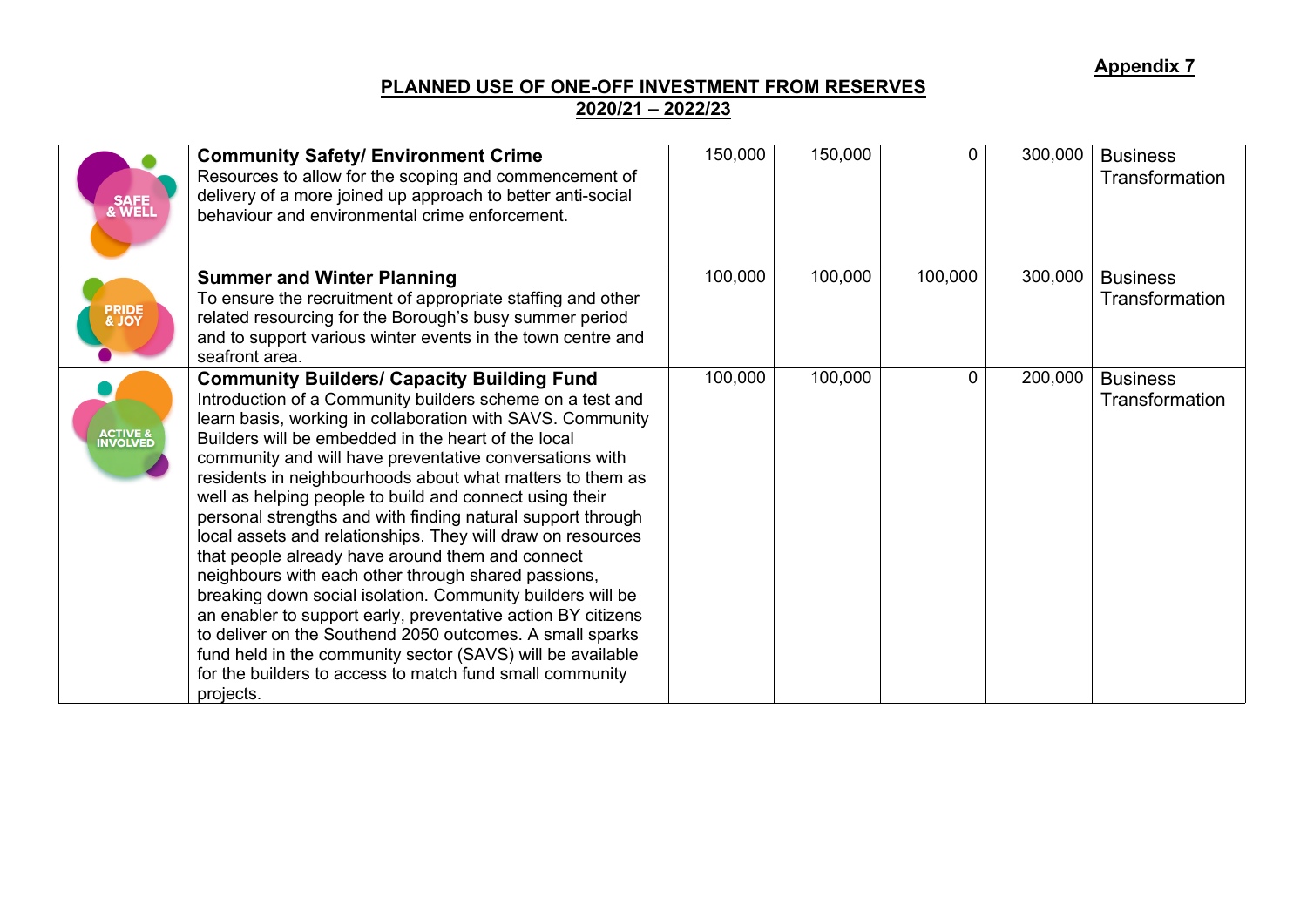### **PLANNED USE OF ONE-OFF INVESTMENT FROM RESERVES 2020/21 – 2022/23**

| <b>PPORTUNITY</b><br>PROSPERITY         | <b>Economic Development</b><br>To enable continued research and staff support for the<br>promotion of the town.                                                                                                                                                                                                             | 100,000 | 100,000 | 0            | 200,000   | <b>Business</b><br>Transformation |
|-----------------------------------------|-----------------------------------------------------------------------------------------------------------------------------------------------------------------------------------------------------------------------------------------------------------------------------------------------------------------------------|---------|---------|--------------|-----------|-----------------------------------|
| <b>OPPORTUNITY<br/>&amp; PROSPERITY</b> | <b>Workforce Development</b><br>Temporary increased capacity required to deliver innovative<br>solutions to roll out capabilities for staff to self-serve.<br>Enhance Learning & Development processes as well as<br>increased e-learning development right across the<br>organisation.                                     | 100,000 | 50,000  | 0            | 150,000   | <b>Business</b><br>Transformation |
|                                         | <b>TOTAL Business Transformation</b>                                                                                                                                                                                                                                                                                        | 735,000 | 685,000 | 285,000      | 1,705,000 |                                   |
| SAFE<br>& WELL                          | <b>Complex Needs Provision</b><br>The intention is to purchase an additional suitable property to<br>expand our provision. This request is for the estimated cost<br>of expert staffing to provide support to residents and also<br>outreach to other rough sleepers in the Borough, together<br>with appropriate security. | 150,000 | 150,000 | $\Omega$     | 300,000   | <b>Public Health</b>              |
|                                         | <b>TOTAL Public Health</b>                                                                                                                                                                                                                                                                                                  | 150,000 | 150,000 | $\mathbf{0}$ | 300,000   |                                   |
| <b>PPORTUNITY</b><br>PROSPERITY         | <b>Local Plan</b><br>Continued resource is required to support the development<br>of the Southend new Local Plan and contribution to the<br>South Essex Joint Strategic Plan (JSP).                                                                                                                                         | 410,000 | 130,000 | $\Omega$     | 540,000   | <b>New Homes</b><br><b>Bonus</b>  |
| SAFE<br>& WELL                          | <b>Housing Implementation</b><br>Continued resource is vital to progress the implementation of<br>the Housing, Homelessness and Rough Sleeping Strategy, a<br>key council priority.                                                                                                                                         | 150,000 | 150,000 | $\mathbf 0$  | 300,000   | <b>New Homes</b><br><b>Bonus</b>  |
|                                         | <b>TOTAL New Homes Bonus</b>                                                                                                                                                                                                                                                                                                | 560,000 | 280,000 | $\mathbf 0$  | 840,000   |                                   |